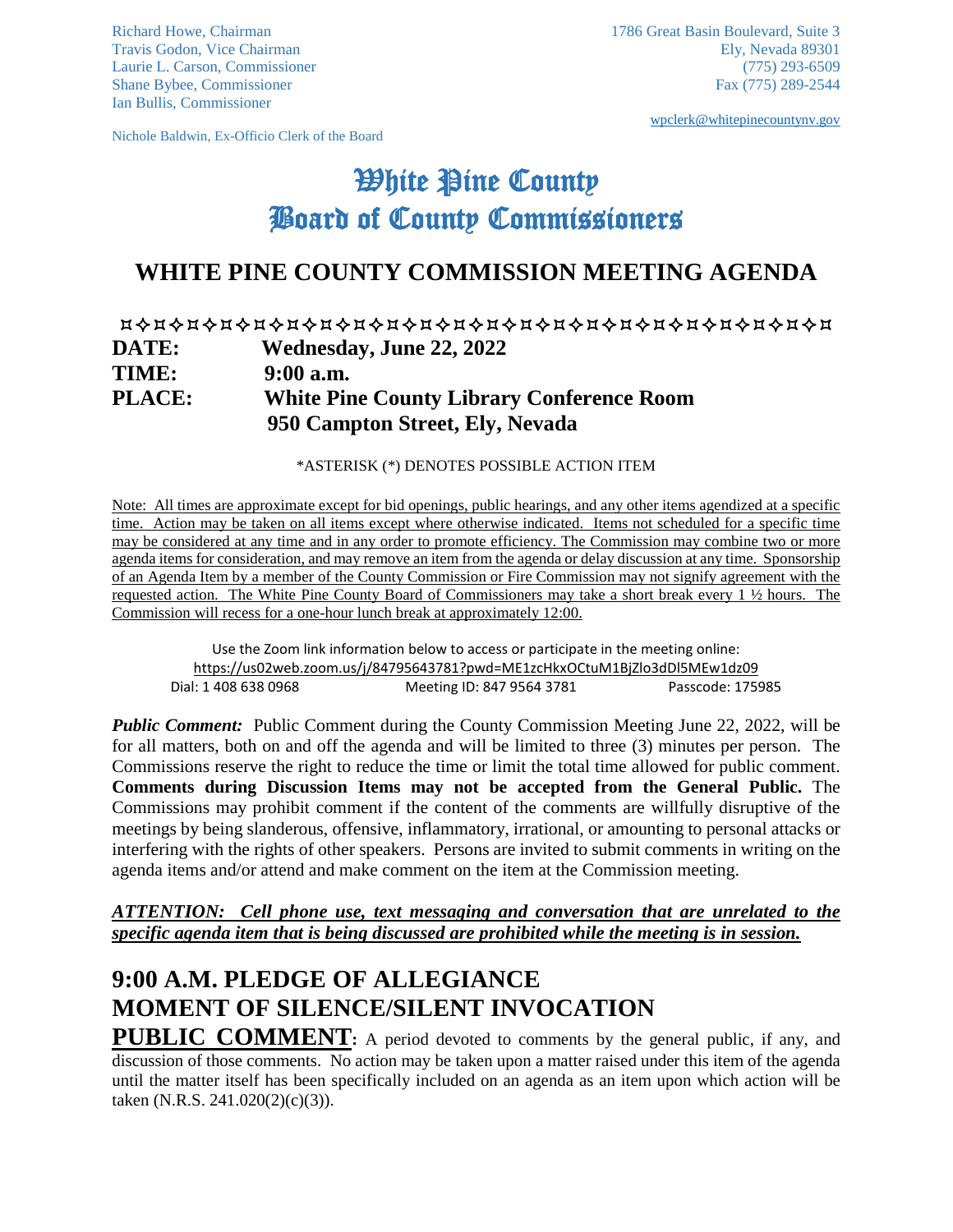# **1. NOTICE OF TIMED AGENDA ITEMS:**

## **A. 9:00 A.M. COUNTY COMMISSION**

- **\*1) Discussion/For Possible Action: Approval to select a Commission Chairman for the remainder of 2022**
- **\*2) Discussion/For Possible Action: Approval to select a Commission Vice Chairman for the remainder of 2022**

## **B. 9:05 A.M. SWAMP CEDARS/BAHSAHWAHBEE NATIONAL MONUMENT**

**\*1) [Discussion/For Possible Action:](https://www.whitepinecounty.net/DocumentCenter/View/8151/1b1) Approval of a letter of support for the Swamp Cedars/Bahsahwahbee National Monument in Spring Valley. Delanie Spilsbury & Monte Sanford, PhD**

## **C. 9:15 A.M. ROAD COMMISSION MEETING**

- **1) [Discussion/Update:](https://www.whitepinecounty.net/DocumentCenter/View/8152/1c1) on primary and secondary roads within White Pine County and county facilities, completed and future projects, communications with corporations and governmental agencies. Martin Troutt, Road Lead Supervisor**
- **\*2) [Discussion/For Possible Action:](https://www.whitepinecounty.net/DocumentCenter/View/8153/1c2) Approval of the minutes from the following Road Commission Meetings:**
	- **May 11, 2022**
	- **May 25, 2022**

## **D. 9:30 A.M. NATURAL RESOURCES**

- **1) [Discussion/Information](https://www.whitepinecounty.net/DocumentCenter/View/8154/1d1) only regarding the White Pine County Natural Resource and Public Land Issues Tracking List. Jeremy Drew, Principal Resource Specialist, Resource Concepts, Inc.**
- **\*2) [Discussion/For Possible Action:](https://www.whitepinecounty.net/DocumentCenter/View/8155/1d2) Approval for three revised Task Order Addendums (Phase 1 for Minor Work, Phase 2 for Bald Mountain Mine and Phase 3 for Pumped Storage Geotechnical) for RCI to end the fiscal year based on remaining budget and work to be completed, Jeremy Drew, Principal Resource Specialist, Resource Concepts, Inc.**

## **E. 10:00 A.M. PUBLIC HEARING ON AN INTERFUND LOAN**

**1) [Public Hearing/Discussion](https://www.whitepinecounty.net/DocumentCenter/View/8156/1e1) on Intention to Make Interfund Loans from the General Fund to Various Grant Reimbursable/Other Funds in an Amount Not to Exceed \$590,000 from the General Fund. Elizabeth Frances, Finance Director**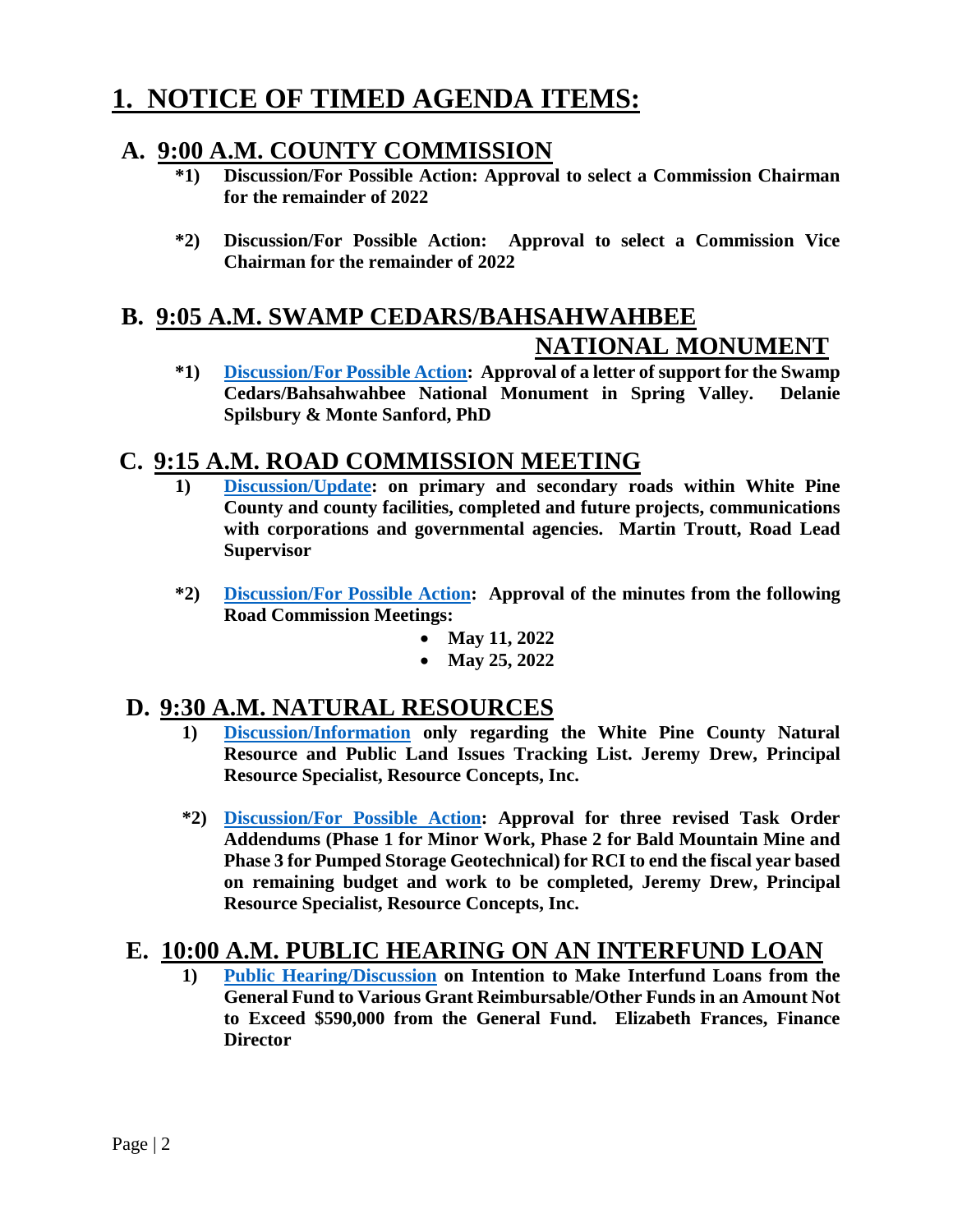**\*2) [Discussion/For Possible Action:](https://www.whitepinecounty.net/DocumentCenter/View/8157/1e2) Approval of Resolution 2022-33 to Provide Interfund Loans from the General Fund to Various Special Revenue Funds in an Amount Not to Exceed \$590,000. Elizabeth Frances, Finance Director**

## **2. ITEMS FROM ELECTED OFFICIALS AND DEPARTMENT HEADS:**

## **A. COUNTY COMMISSION**

**\*1) [Discussion/For Possible Action:](https://www.whitepinecounty.net/DocumentCenter/View/8158/2a1) Approval to hold a Special County Commission Meeting on the morning of June 29th at 9:00 a.m. in the Library Conference Room to hear a presentation from Matthew Lawton, Nevada State Demographer, to discuss his products and activities, or in the alternative, to select two Commissioners to attend his presentation and report back to the Commission at the next regular meeting**

## **B. ELECTED OFFICIALS**

### **1. Burton Hilton, Assessor**

- **\*a) [Discussion/For Possible Action:](https://www.whitepinecounty.net/DocumentCenter/View/8159/2b1a) Approval of 5 year contract with Devnet to provide Assessment, Collection, and Planning software services to the Assessor's, Treasurer's and Building/Planning Offices. Burton Hilton, Assessor & Catherine Bakaric, Treasurer**
- **\*b) [Discussion/For Possible Action:](https://www.whitepinecounty.net/DocumentCenter/View/8160/2b1b) Approval to Refund Wayne & Jana McElroy \$230.08 for over assessment in 2021-22 per NRS 361.765**

### **2. Nichole Baldwin, County Clerk**

- **\*a) [Discussion/For Possible Action:](https://www.whitepinecounty.net/DocumentCenter/View/8161/2b2a) Approval of the request for resignation from Kathryn Brunson from the Ag District 13, Fair & Rodeo Board**
- **\*b) [Discussion/For Possible Action:](https://www.whitepinecounty.net/DocumentCenter/View/8162/2b2b) Approval of the request for appointment from Stephanie Backhaus to the vacant seat on Ag District 13, Fair & Rodeo Board**
- **\*c) [Discussion/For Possible Action:](https://www.whitepinecounty.net/DocumentCenter/View/8163/2b2c) Approval of the request for appointment from Lorin Peacock to the vacant seat on Lund Town Council**
- **\*d) [Discussion/For Possible Action:](https://www.whitepinecounty.net/DocumentCenter/View/8164/2b2d) Approval of the Abstract and Canvass of the Vote for the 2022 Primary Election in White Pine County, Nevada**

### **3. Catherine Bakaric, Treasurer**

**\*a) [Discussion/For Possible Action:](https://www.whitepinecounty.net/DocumentCenter/View/8165/2b3a) Approval Of Resolution 2022-37 To Levy Ad Velorem Taxes For County Funds For Fiscal Year 2022-23**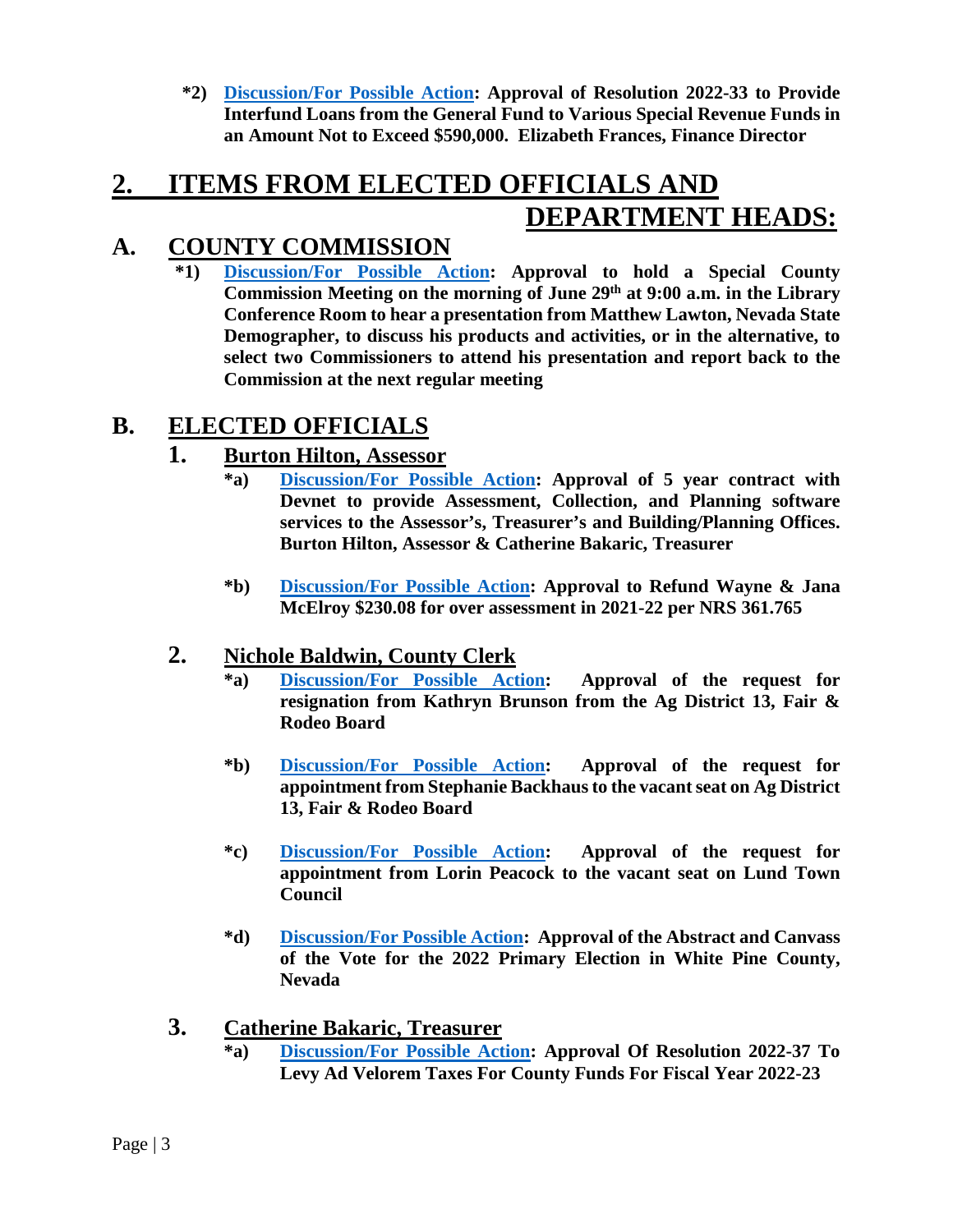## **C. DEPARTMENT HEADS**

- **1. Lori Romero, Senior Program Administrator**
	- **\*a) [Discussion/For Possible Action](https://www.whitepinecounty.net/DocumentCenter/View/8166/2c1a) to Accept Aging and Disability Services Division NSIP Supplement Funding in the Amount of \$7,577.00 for Commodities. There is no Match**
	- **\*b) [Discussion/For Possible Action](https://www.whitepinecounty.net/DocumentCenter/View/8167/2c1b) to Ratify Aging and Disability Services Division Grant Application in the Amount of \$51,136 for Homebound Meals. There is a \$7,670 Match. The Match will come from the Taxes the Senior Center Receives**
	- **\*c) [Discussion/For Possible Action](https://www.whitepinecounty.net/DocumentCenter/View/8168/2c1c) to Ratify Aging and Disability Services Division Grant Application in the Amount of \$31,876 for Congregate Meals. There is a \$4,781 Match. The Match will come from the Taxes the Senior Center Receives**
	- **\*d) [Discussion/For Possible Action](https://www.whitepinecounty.net/DocumentCenter/View/8169/2c1d) to Ratify Letter to Aging and Disability Services Division Authorizing Senior Program Administrator Lori Romero to Sign All Documents (Applications, Sub-awards, Reports) Associated with Funding through ADSD**

#### **2. Brett North, Emergency Management Director**

**\*a) [Discussion/For Possible Action:](https://www.whitepinecounty.net/DocumentCenter/View/8170/2c2a) Ratification of the United We Stand grant application to the State Emergency Response Commission (SERC) made by the Local Emergency Planning Committee (LEPC) in the amount of \$31,563.00 for equipment to combat terrorism with a required County match amount of \$0**

#### **3. Mike Wheable, County Manager**

- **\*a) [Discussion/for Possible Action](https://www.whitepinecounty.net/DocumentCenter/View/8171/2c3a) to grant unto County Elected Officials a one-time year end stipend to adjust salary for cost of living increase due to stale legislative pay scale if allowed by state law**
- **\*b) [Discussion/for Possible Action](https://www.whitepinecounty.net/DocumentCenter/View/8172/2c3b) to discuss office relocation plan and appoint county office assignments for the historic courthouse and county Admin building effective as soon as practical**
- **\*c) [Discussion/for Possible Action:](https://www.whitepinecounty.net/DocumentCenter/View/8173/2c3c) Approval of County Housing Rental Contract, discussion and setting of terms and setting of monthly rate not to exceed \$1,200/month on a 6+6 month basis. (Never to exceed 12 months of lease)**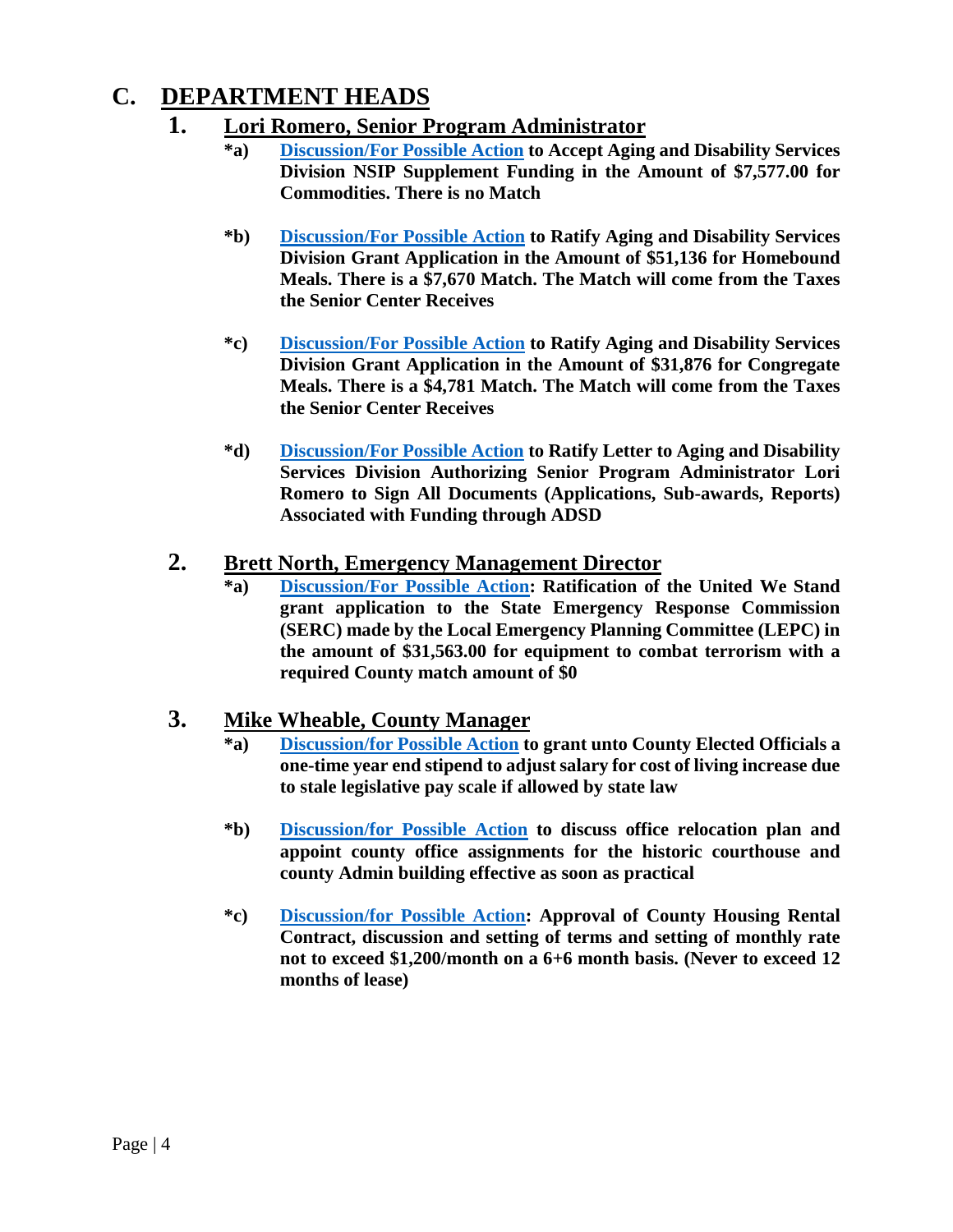#### **4. Elizabeth Frances, Finance Director**

- **\*a) [Discussion/For possible action:](https://www.whitepinecounty.net/DocumentCenter/View/8174/2c4a) Ratification Of Grant Application Made By Tabatha Hamilton To White Pine Tourism And Recreation's Outdoor Recreation Grant, For Funding to Repaint and Repair Grandstands and Concession Area At The White Pine County Fairgrounds In An Amount Not To Exceed \$5,000.00 With A Match not to Exceed \$2,000.00 Which Will be In-Kind/ Volunteer Labor to Complete the Project**
- **\*b) [Discussion/For Possible Action:](https://www.whitepinecounty.net/DocumentCenter/View/8175/2c4b) Approval of Resolution 2022-34 to augment the senior center fund by \$12,000 from unanticipated and unbudgeted beginning fund balance to cover increased costs of food, fuel and unemployment expense**
- **\*c) [Discussion/For Possible Action:](https://www.whitepinecounty.net/DocumentCenter/View/8176/2c4c) Approval of Resolution 2022-36 to utilize \$100,000 from contingency to cover the costs of architect fees incurred for public health portion of the community services building which cannot be paid for with grant funds**
- **\*d) [Discussion/for Possible Action:](https://www.whitepinecounty.net/DocumentCenter/View/8177/2c4d) Approval of county policy on relocation reimbursements for positions on the exempt pay scale. Elizabeth Frances, Finance Director; Michael Wheable, County Manager**
- **\*e) [Discussion/for Possible Action:](https://www.whitepinecounty.net/DocumentCenter/View/8178/2c4e) To determine alternative projects for the American Rescue Plans Act Coronavirus State and Local Fiscal Recovery Funds received following termination of the Community Services Building Project. Elizabeth Frances, Finance Director; Michael Wheable, County Manager**
- **\*f) [Discussion/for Possible Action:](https://www.whitepinecounty.net/DocumentCenter/View/8179/2c4f) Approval of alternative pay scale options for the exempt employees including to either maintain current, increase by a percentage and/or adding steps. Elizabeth Frances, Finance Director; Michael Wheable, County Manager**
- **\*g) [Discussion/For Possible Action:](https://www.whitepinecounty.net/DocumentCenter/View/8180/2c4g) Approval of Resolution 2022-35 to augment the general fund by \$1,000,000 from unanticipated and unbudgeted net proceeds of mines revenues to transfer to grant fund for match on federal appropriation for sewer infrastructure**